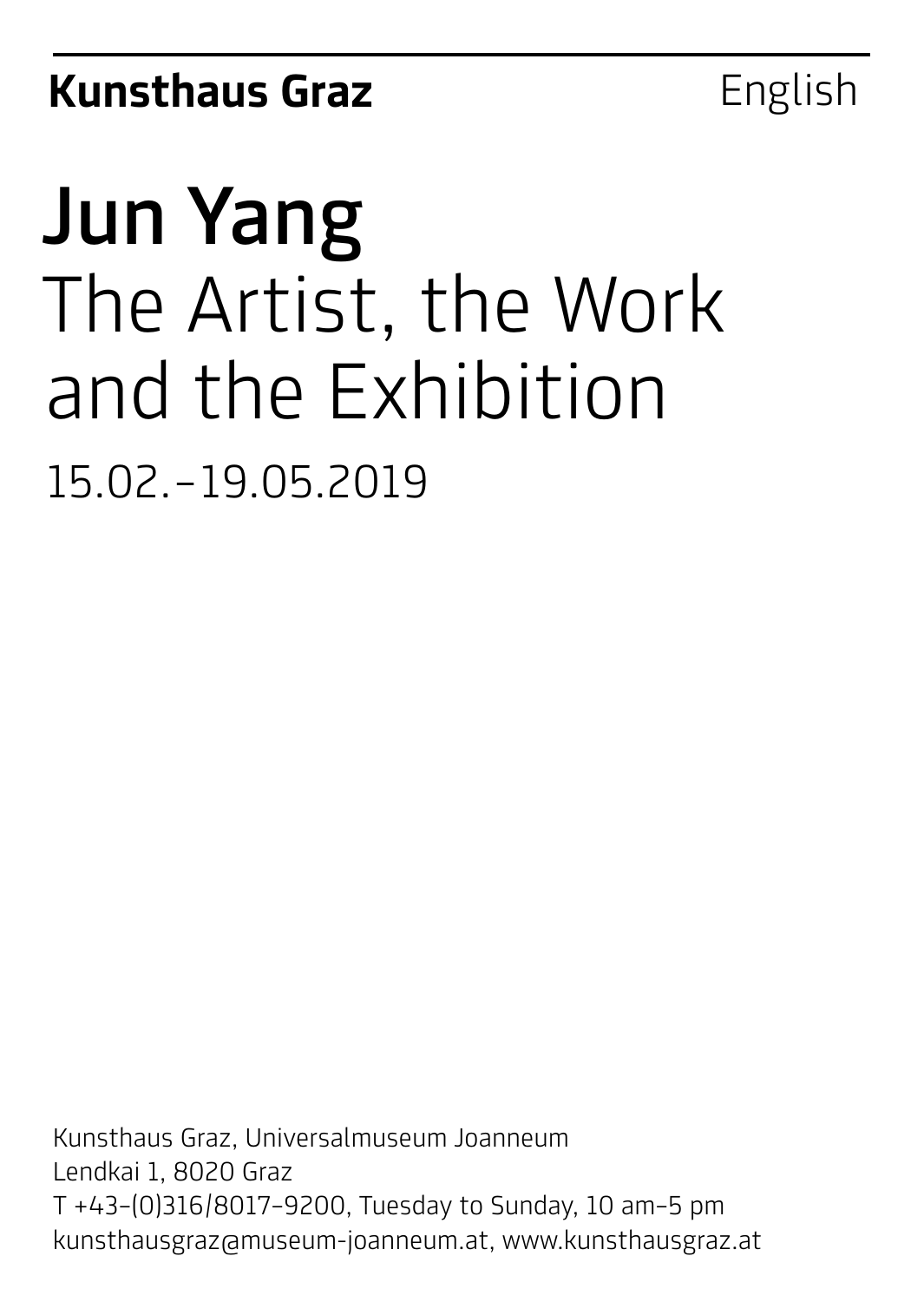The solo exhibition by Jun Yang is dedicated to fundamental questions of artistic work: what significance do original works, unique pieces, series and reproductions have in art today? How is artistic practice defined when exchanged with others?

In cooperation with Art Sonje Center, Seoul, Neue Galerie Graz and Austrian Sculpture Park

Curated by Barbara Steiner and Jun Yang

Text: Monika Holzer-Kernbichler Translation: Kate Howlett-Jones Layout and proofreading: Karin Buol-Wischenau

This text is a format issued by the department of art education at Kunsthaus Graz.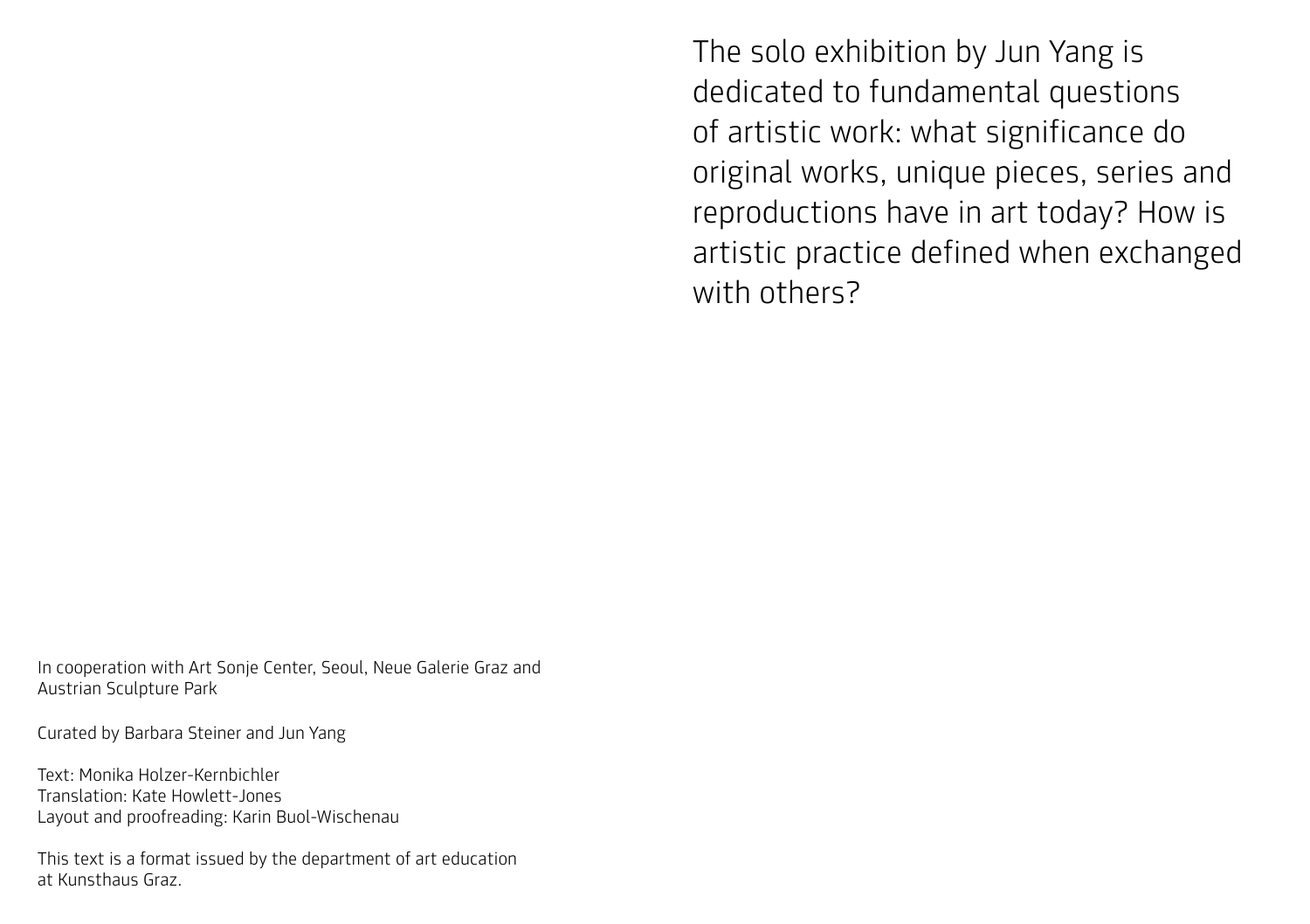# Who is Jun Yang?

Unique?

Jun Yang was invited as an artist for this exhibition by Kunsthaus Graz. Together with Barbara Steiner, he also curated the exhibition for Graz.

Jun Yang was born in 1975 in mainland China and in 1979 moved to Vienna, where he grew up. He has Austrian citizenship. He lives in Vienna, where he and his brother jointly run a restaurant designed by him. He also lives with his family in Yokohama (Japan) and in Taipei (Taiwan). Jun Yang has already exhibited his work many times at various venues in Graz. This exhibition was previously shown in a different format last year at Art Sonje Center in Seoul in Korea.

A theme explored in Jun Yang's art is that he is not the only person in the world called Jun Yang. In his 2015 project *Jun Yang meets Jun Yang*, he invited men and women with the same name to a meeting. Depending on the linguistic context his name is pronounced in many different ways, which is sometimes reflected in how it is spelled. Some letters seem to be addressed to a completely different person yet still get delivered to him.

## Identity

When you see Jun Yang among his namesakes, the question arises—to what extent does a name constitute one's identity? What does the individuality of a person consist in? Is it disturbing to meet someone else with the same name? Jun Yang invited the artist Jun Yang from California to Graz to become part of his exhibition here. The two artists share the same name, but work in very different ways. The name alone does not constitute a brand.

## Authorship

In art and in particular on the art market, the uniqueness of an artist is crucial to their success as a brand. Alongside the artistic quality of their work, their recognition factor and prominence become part of the economic value of their art. Jun Yang questions these mechanisms by not allowing himself to be tied to a visually recognisable signature style. And yet his art consistently raises similar questions about the art system. How important is the original here?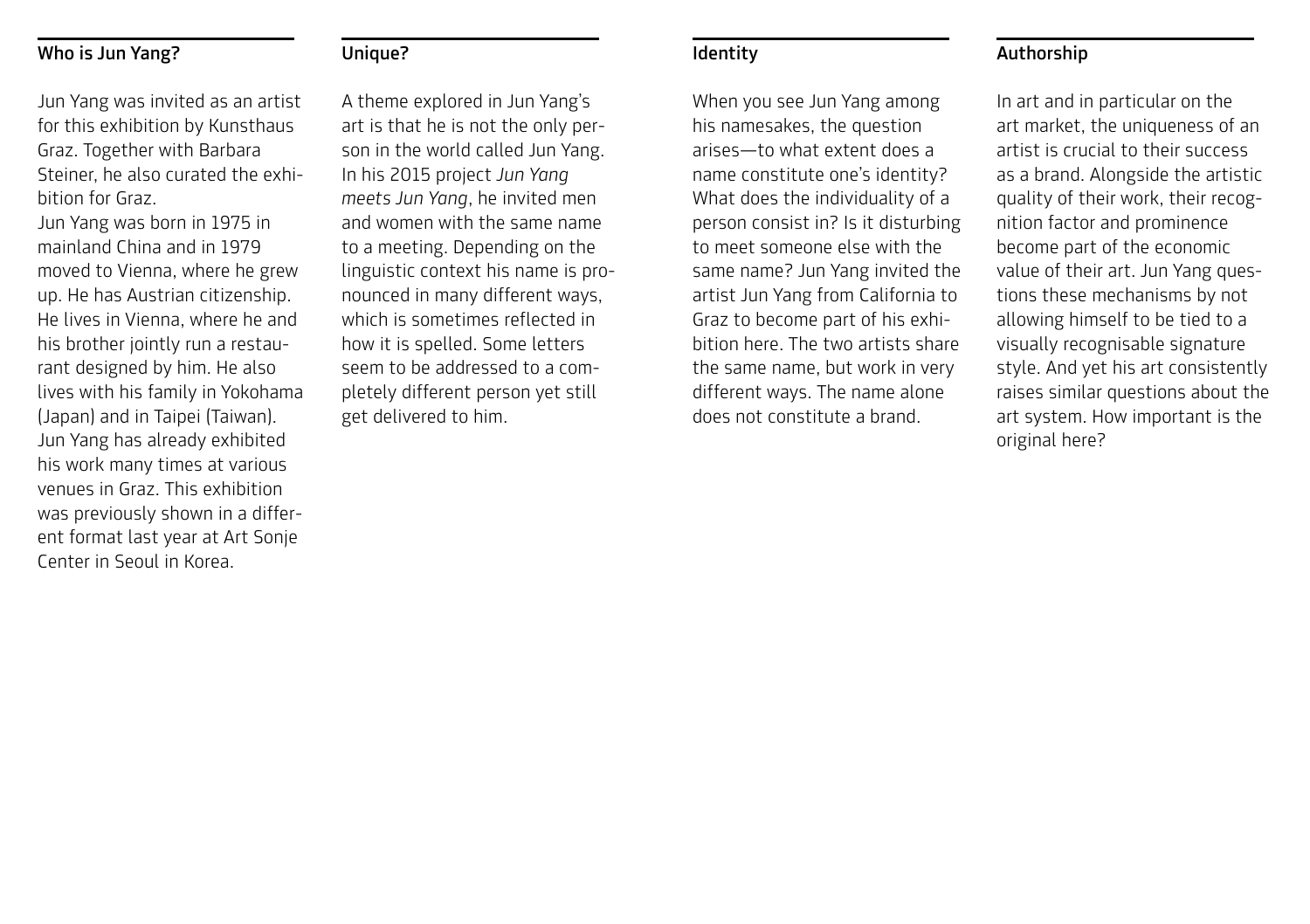#### I?

## **Works**

Jun Yang asked the artists represented at his exhibition to provide a self-portrait. Erwin Bauer, siren eun young jung, Lee Kit, Oliver Klimpel, Michikazu Matsune, Paul McCarthy, Yuuki Nishimura, Yuki Okomura, Barbara Steiner, Koki Tanaka, Maja Vukoje, Jun Yang and Bruce Yonemoto have contributed very different depictions of themselves. What does 'ME' consist in? Can 'ME' mean a single selfie? How many roles do we play in real space and how many in virtual space? How many can we be, how many do we want to be? *The Monograph Project*, which Jun Yang has been working on with Oliver Klimpel and Barbara Steiner for over seven years now, demonstrates that a monograph can have not only several chapters or volumes but also follow different narratives in a multidimensional way, with different designs and approaches to a person. How do we describe ourselves, how are we described, and how do we want to be described?

Some works appear repeatedly in the exhibition. Some of them are even on sale in the shop. What is the original? Is a reproduction worth less? Does restoring an original make it a unique piece? These questions all determine the value of art on the art market, which ultimately represents a key to the artist's success. The signature style and the actual signature of the artist make the work unique and rare, raising its status. In this admiration there lies a very special kind of power, a fascination and wonder. The brilliant appeal that the artwork has for us is known as aura. To what extent does this come from our own view?

### China

When we think of China, we tend to make the following associations: Chinese food, rising economic power, the Year of the Pig, state surveillance, TCM, the destruction of cultural heritage, fortune cookies, the erasing of history, red lanterns, groups of tourists hurrying past, lucky dragons, and also the avid copying of successful products. This doesn't just apply to consumer goods: whole cities are copied, such as the clone of the Upper Austrian town of Hallstatt built in China, or the Vienna Secession building reproduced as the entrance hall for a skyscraper. Jun Yang had cityscapes of Graz copied from classic postcard motifs by a skilled ink painter in China. Do they seem Chinese as a result?

# Wiener Schnitzel

Supposedly, everyone in Austria likes Wiener Schnitzel, especially as it is one of the country's most famous national dishes. This is probably as much a stereotype as Chinese people not being able to pronounce the letter 'R'. Often these and other clichés are the result of images. Jun takes the image of the perfect, golden schnitzel and turns it into a wallpaper pattern. The red lanterns in the Needle also come as no surprise to us, instead acting as confirmation that they are almost to be expected in a 'Chinese' exhibition. What role is played by symbols like these in the context of increasing global uniformity?